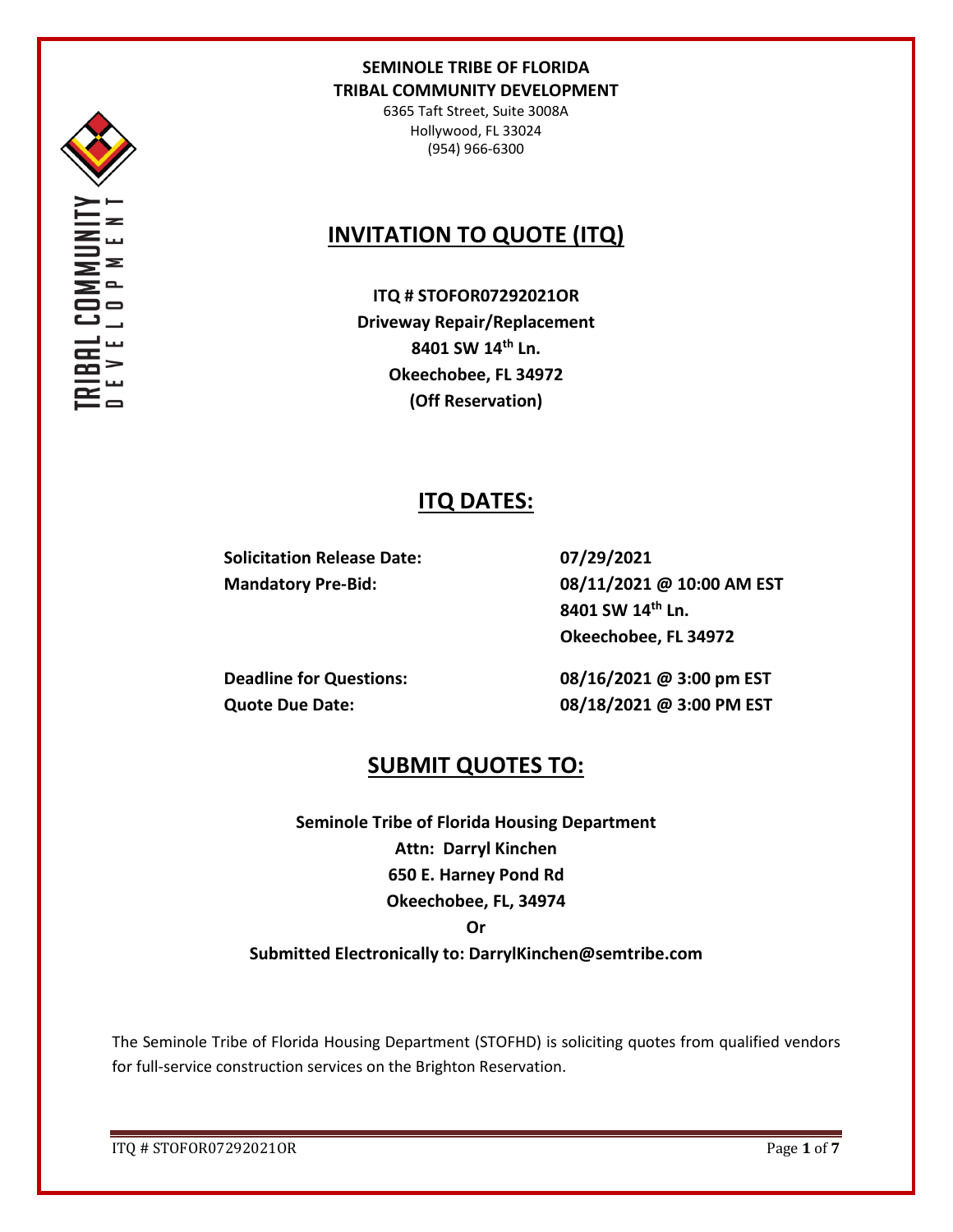6365 Taft Street, Suite 3008A Hollywood, FL 33024 (954) 966-6300

## **SECTION 1: INTRODUCTION AND INSTRUCTIONS**

### **1.0 INTRODUCTION**

This ITQ provides prospective firms with sufficient information to enable them to prepare and submit quotes to the Seminole Tribe of Florida Housing Department (STOFHD) for The STOFHD is initiating this competitive ITQ to qualified Vendors who are in the business of providing General Contractor Services, capable of completing numerous job functions/services in a timely manner and therefore, seeks to enter into an Agreement with that Vendor.

### **1.1 INSTRUCTIONS**

This Invitation To Quote (ITQ) contains the instructions governing the quotes to be submitted and the material to be included therein; as well as any mandatory requirements that must be met to be eligible for consideration. All requests for clarification and/or any additional questions regarding this ITQ must be submitted via email to: DarrylKinchen@semtribe.com

 Seminole Tribe of Florida Housing Department ATTN: **Darryl Kinchen**

 **650 E. Harney Pond Rd Okeechobee, FL, 34974**

A mandatory pre-bid meeting at the home is scheduled for **Wednesday, 08/11/2021 at 10:00 am**

**Only those emailed or sealed quotes received in this Brighton Housing Department office on or before the Due Date and time will be eligible for consideration. Any quote received after the Due Date and time, regardless of the method of delivery, will be discarded**.

The STOFHD hereby notifies all bidders that if your quote is selected, you will be required to enter into a formal contract with the Seminole Tribe of Florida for the services you are bidding. You will also be required to meet all company vendor, insurance and certification requirements.

The STOFHD reserves the right to reject any or all quotes, to waive formalities or informalities, and to award contract, either in whole or in part. The right is also reserved to select minority vendors and/or vendors with tribal member ownership.

All quotes submitted become the property of STOFHD upon receipt. The content of all quotes shall be kept confidential.

ITQ # STOFOR07292021OR Page **2** of **7**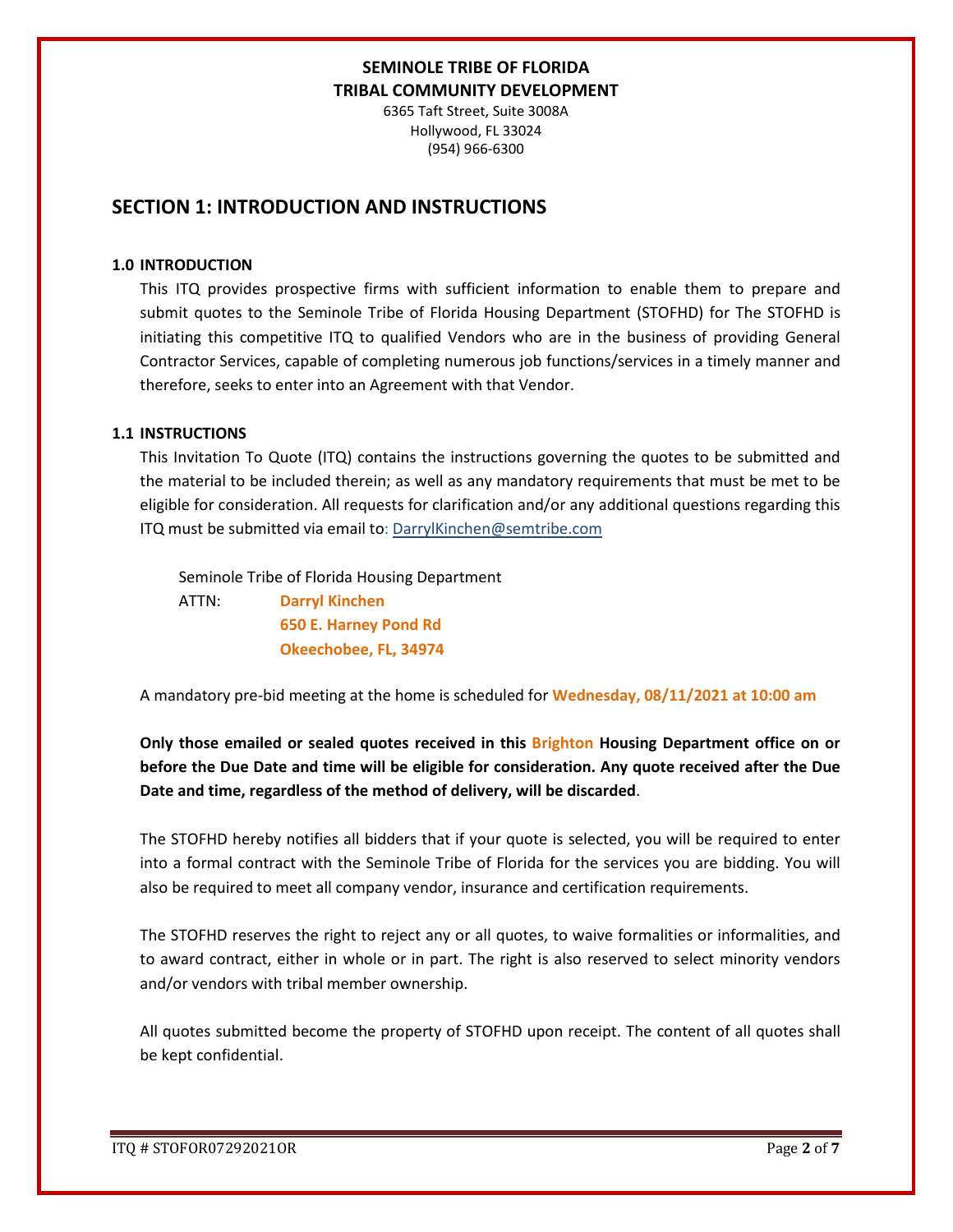6365 Taft Street, Suite 3008A Hollywood, FL 33024 (954) 966-6300

## **SECTION 2: GENERAL REQUIREMENTS**

### **2.0 OBJECTIVE**

The objective of this ITQ is to provide sufficient information to enable qualified Respondents to submit written quotes. This ITQ is neither a contractual offer nor a commitment to purchase any products or services. All information contained in the quote must be legible. Any and all corrections and or erasures must be initialed. **Each quote shall be signed in ink by an authorized representative of the respondent**. The contents of the quote submitted by the successful respondent of the ITQ may become part of the contract awarded as a result of this solicitation.

#### **2.1 SCOPE OF WORK (SOW)**

The Scope-of-Work ("SOW") contained in the Attachments describes the services expected for a Contractor to provide the STOFHD. Respondent must ensure that all such services contained in the SOW are provided for in every particular and shall meet or exceed the level of quality, availability, features, functionality, frequency, accuracy, and performance.

The silence of specifications or requirements as to any detail contained in this document or any of the attachments or exhibits, or the apparent omission from any specifications or requirements, or a detailed description concerning any point, shall be regarded as meaning that only the best commercial practices shall prevail and that only material and workmanship of the finest quality are to be used. All interpretations of the Scope of Work shall be made on the basis of this statement.

#### **2.3 NOTIFICATION**

Each respondent submitting a quote in response to this ITQ will be notified in writing as to acceptance or rejection of their quote. Release of notification letters should be within sixty (60) days of the quote submission date. STOFHD reserves the right to delay this action if it is deemed to be in the best interests of STOFHD.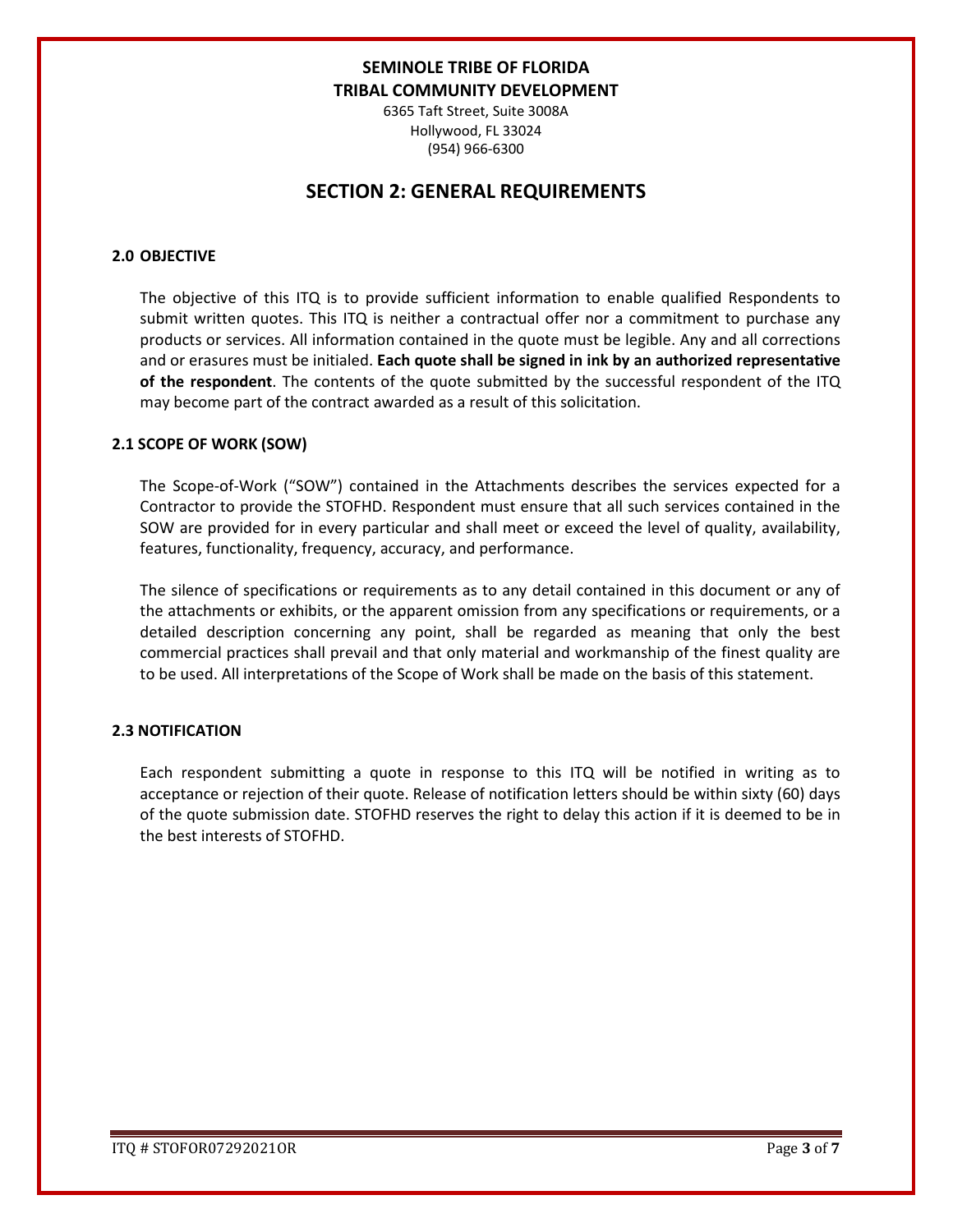6365 Taft Street, Suite 3008A Hollywood, FL 33024 (954) 966-6300

## **Housing Standardized Request for Repairs/Construction**

### **Bathroom:**

- All wood cabinets are required at all times, when like for like is stated if current cabinet is particle board, include in the bid the price to replace with all wood
- Dur-rock on walls in the shower or tub area
	- o All joints, corners and around windows must be sealed with red guard
	- o Extend the Dur-rock 2' on all sides beyond the shower or tub
- Shower floor mortar bed, no foam or any other products should be used
	- o Minimum 2-4% pre-slope
- Liner should be water tested for 24 hours
	- o Minimum 6 inches
- All floor tile should be slip/skid resistant
- Shower floor tile should be a maximum of 2x2 mesh
- Provide backing for all walls inside tub/shower area between 32" and 38"
- Faucets should be Kohler or Delta
- From shower diverter to shower head piping must be copper tubing and copper fittings o Secure the diverter and pipe fittings securely
- When tiling the walls extend 2 feet passed the shower or tub
- ADA bathroom the entire bathroom must be tile a minimum of 4 feet
- All toilets must be Kohler highline
- All exhaust must be vented through the roof or soffit
	- o The exhaust fan and light for the bathroom must be on the same switch
- All paint must be high gloss

### **Kitchen:**

- All wood cabinets are required at all times, when like for like is stated if current cabinet is particle board, include in the bid the price to replace with all wood.
- All sinks should be deep double drop in sinks
- Faucets should be Delta with a pull out spray hose
- Moisture resistant (purple) drywall
- Cabinet screws should be a minimum of  $2 \frac{1}{2}$  inches
	- o Efforts should be made to find a stud
- If drywall is removed from floor to ceiling, blocking must be provided for upper and lower cabinets

All microwave and kitchen hoods must be exhausted outside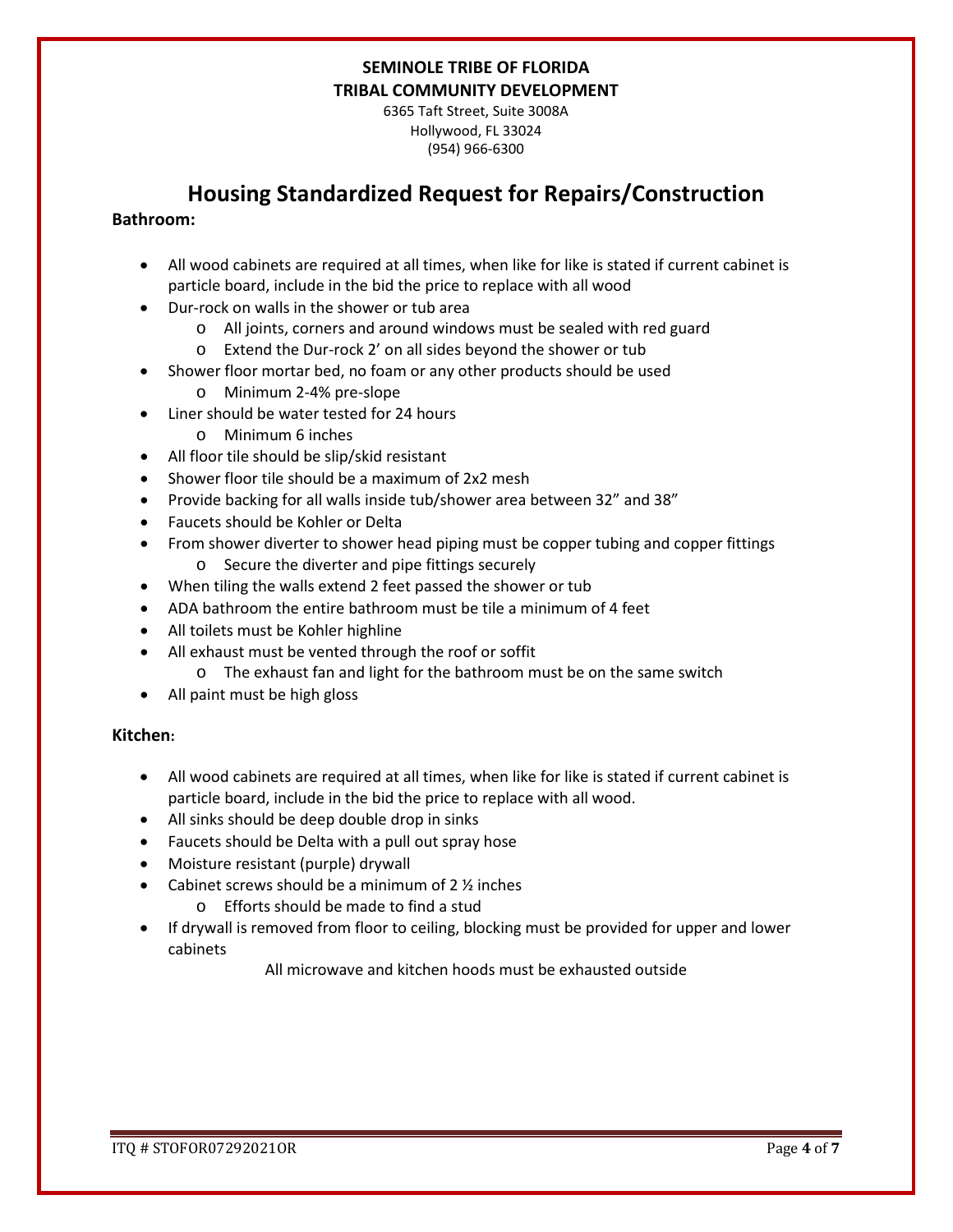6365 Taft Street, Suite 3008A Hollywood, FL 33024 (954) 966-6300

### **Mechanical/HVAC:**

- All AC units must be installed on a metal stand with a secondary pan and connect float switch
- A primary float switch must be installed and connected
- When replacing duct work all joints and seams must be taped and mastic
- All new HVAC units must be a minimum of 16 seer
- All flexible ducts must be a minimum of R8 R-value
- All disconnects should be the pull type non-fuse
- Rheem, Goodman, Night and Day units preferred
- Caulk around all AC vents
- Keyed lockout caps must be on all units

### **Water Heaters:**

- GE brand, replaced like for like gallon size
- Drain pan required
- TRV piped to the outside
- All water heaters should have a separate shut off switch
- New code required Energy conservation code chapter 4
- Heat traps are mandatory

### **General Notes:**

- Schedules must be submitted with all bids and updated any time there is a change
- Contractors are expected to work Monday-Friday, 8:00am-5:00pm unless otherwise specified by the project manager
- When installing new drywall in bedroom, living room etc., backing must be provided for TV's being mounted on the wall
- Place a chase and an outlet at the same area where backing is located
- Seal all recess lighting, caulk the lights to the ceiling
- Caulk around all exterior lights
- All exterior light fixtures must be LED
- Any penetration that are made through the wall to the exterior must be caulked or sealed
- Any new gutters must have leaf guard
- Any roof repairs/replacement must follow Miami-Dade standards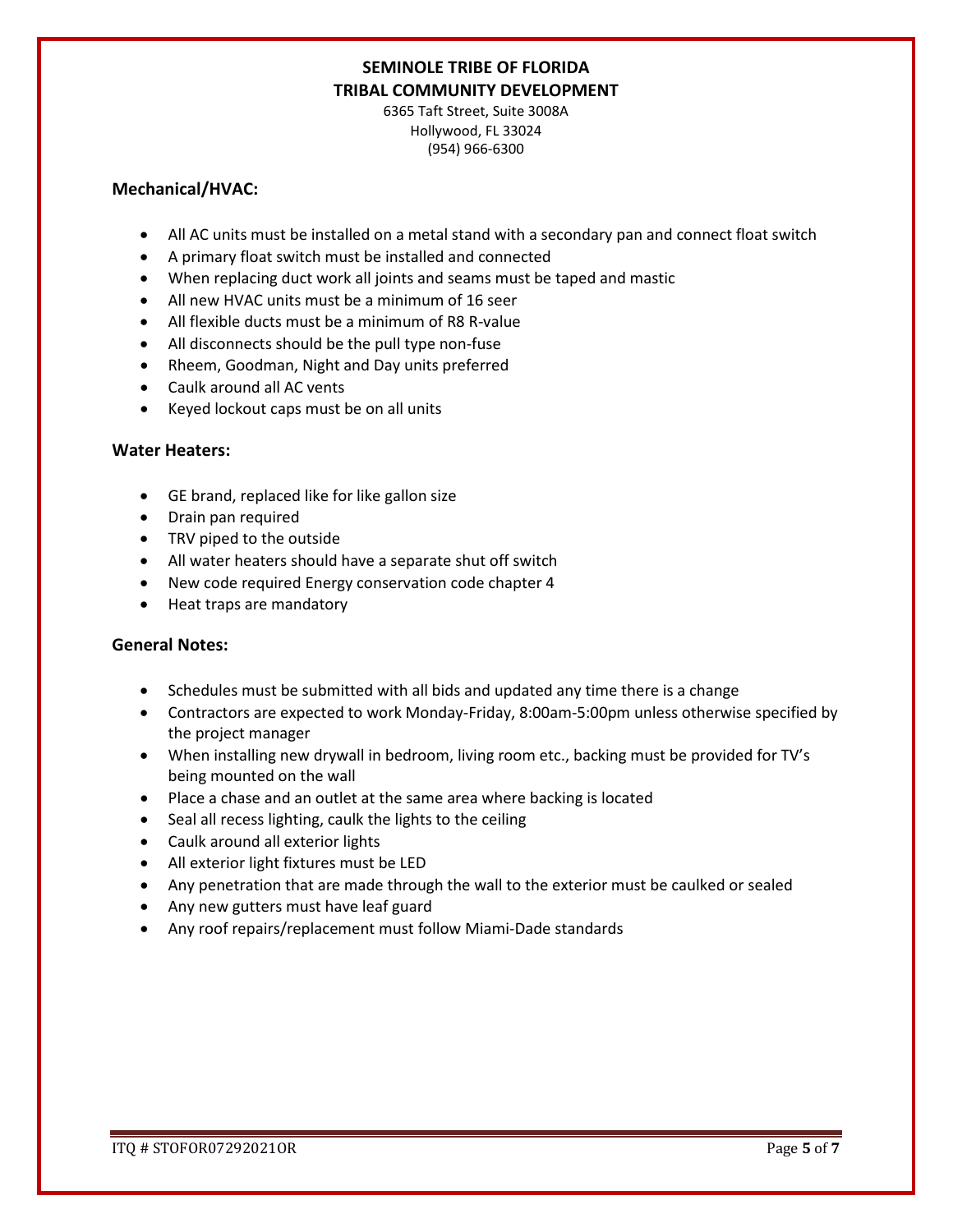6365 Taft Street, Suite 3008A Hollywood, FL 33024 (954) 966-6300

# **Scope of work Driveway Repair/Replacement**

- Supply all labor and materials.
- All materials being installed shall be of equivalent make/model to the original material being removed. (Unless it has first been approved by the Housing Department)
- All work performed shall be as per code(s).
- **Schedule of Values and proposed Schedule shall be submitted with proposals.**
- Supply all drawings/prints and any other documentation needed by the Building Department.
- Clean up jobsite daily and before the final inspection of the completed job.
- Call the Building Department & Housing Department for all inspections, before and during the installation process. (Darryl Kinchen 954-279-4784)
- Contact Housing Department for final inspection, prior to leaving the jobsite.

## **General**

- Remove existing concrete driveway from center point in front of garage door to right side edge to control joint at apron & approximately 6' of damaged sidewalk between control joint.
- Remove 10' wide strip of sod at right side of driveway from rock garden to ditch, place fill and create slope from driveway replace sod.
- Contractor shall install yard drain adjacent to and connected to downspout at right corner of garage with 4"HDPE pipe to ditch with a mitered concrete collar at outlet.
- Contractor shall form, fill, grade and compact and place concrete accessories including ½" x 10" dowels placed every 2 ft. with 5" embedment as necessary for concrete driveway and sidewalk repair.
- Contractor shall provide, place & finish 3,000 psi concrete with fiber for driveway & sidewalk repair with light broom finish.
- Contractor shall provide alternate for complete removal and replacement of driveway from garage door recess to control joint at apron.
- Remove and dispose of all debris.
- Contact Housing when all inspections are scheduled.